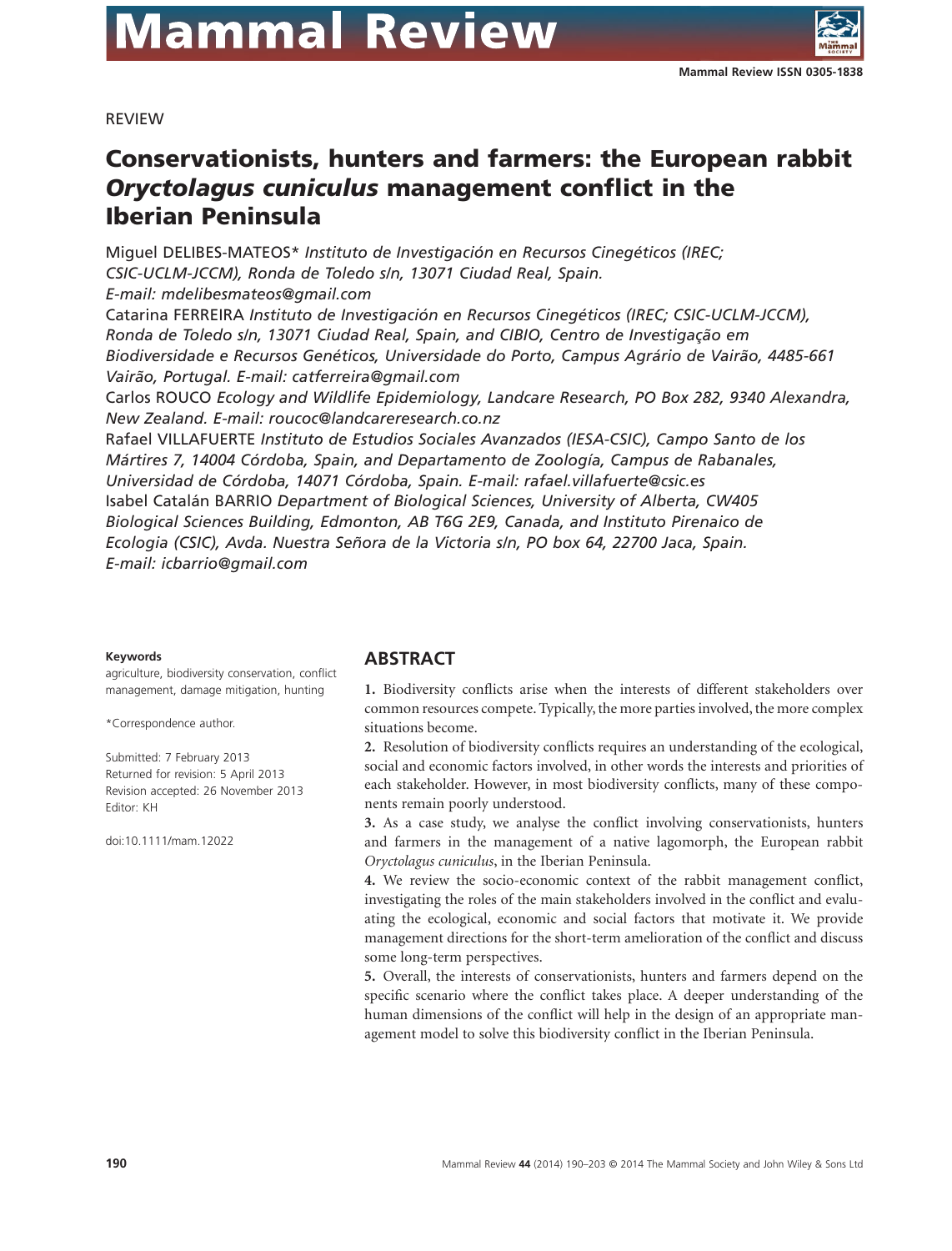# **INTRODUCTION**

Biodiversity conflicts arise when the interests of two or more parties compete, and when at least one of the parties is perceived to assert its interests at the expense of another party and to the detriment of biodiversity (Redpath et al. 2013). Solving biodiversity conflicts is a big challenge for biodiversity conservation that requires a deep understanding of the various elements involved (White et al. 2009). In this regard, ecological, social and economic aspects should be accounted for when attempting to reduce the intensity of any conflict, although this multidisciplinary approach is rarely taken (White et al. 2009).

A typical example of a biodiversity conflict is the management of species that cause damage to agriculture. In such cases, farmers aim to reduce the numbers of the damaging species, which can have negative consequences for biodiversity conservation. For example, eradication programmes, motivated by farmers, nearly exterminated prairie dog *Cynomys* spp. populations, keystone species in North America, threatening the integrity of grassland ecosystems (Miller et al. 1994). As a case study, we analyse a contemporary biodiversity conflict in the Iberian Peninsula involving conservationists, hunters and farmers in the management of the European rabbit *Oryctolagus cuniculus*. Although similar conflicts may take place elsewhere (e.g. Lees & Bell 2008), the assessment of this conflict in the Iberian Peninsula is particularly important due to the exclusive and intricate status rabbits enjoy in this region. This is the species' native range and the only place in the world where the two rabbit subspecies, *Oryctolagus cuniculus cuniculus* and *Oryctolagus cuniculus algirus*, coexist naturally (Ferrand 2008). In this review, we describe the rabbit management conflict in the Iberian Peninsula by pinpointing the reasons that may have motivated it, identifying the stakeholders and their roles in the conflict, reviewing information on the multiple and diverse factors that generated it, characterizing knowledge gaps that require further research and providing management solutions that may mitigate this conflict.

# **DRAMATIC CHANGES IN THE DENSITY OF THE EUROPEAN RABBIT IN IBERIA: THE ROOTS OF THE CONFLICT**

Historically, the European rabbit reached extremely high densities in the Iberian Peninsula. However, from 1950 onwards, rabbits declined dramatically throughout their native range to densities <10% of those found early in the 20th century (Delibes-Mateos et al. 2009). Rabbit population decline has been attributed mainly to the arrival of two viral diseases (myxomatosis and rabbit haemorrhagic disease), excessive and poorly managed hunting pressure, and habitat loss or fragmentation (Muñoz 1960, Villafuerte et al. 1994, 1995, Delibes-Mateos et al. 2009, 2010). The species is now classified as 'near threatened' and 'vulnerable' in the Portuguese and Spanish red lists, respectively (Cabral et al. 2005, Villafuerte & Delibes-Mateos 2008). At present, there are no clear signs of rabbit population recovery in the Iberian Peninsula at a broad scale, and many populations in natural areas are still declining (Redondo et al. 2011) or have stabilized at low numbers. For example, in Doñana National Park (southern Spain), where rabbits were very abundant some decades ago, numbers have remained stable at <1 rabbit per transect kilometre during the last decade (data available at http://www.ebd.csic.es). In contrast, some rabbit populations have exhibited subtle (Calvete et al. 2006, Williams et al. 2007) or even substantial growth in recent years (López-Martín et al. 2011). Generally, these populations are outside the historical high-density areas and are associated with agriculture (Barrio et al. 2010a); farmers in these areas increasingly report damage to crops. For example, in southern Portugal (Alentejo and Algarve regions), both the number of rabbit control requests and the number of rabbits harvested have substantially increased over the last years (Fig. 1); similarly, in central Spain, the number of rabbit control requests has increased notably since the 1950s (Ríos-Saldaña et al. 2013). Besides agriculture, these areas are of value for hunting and conservation, which further complicates the relationship between



Fig. 1. Number of requests to control rabbits because of damage to crops and number of rabbits harvested in the Alentejo and Algarve regions (southern Portugal) from 2008 to 2012 (official statistics provided by the Portuguese Ministry of Agriculture).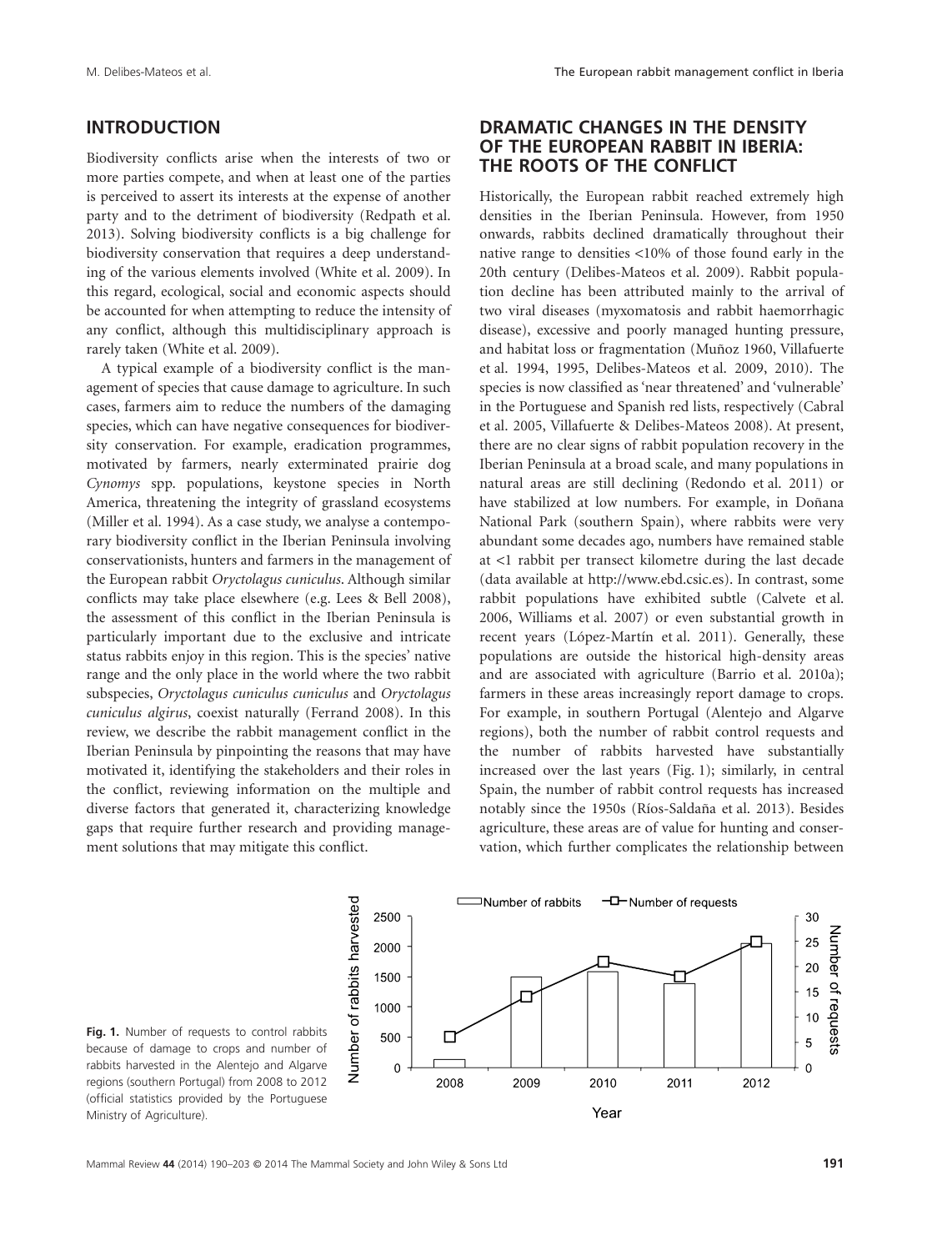conservationists, hunters and farmers, leading to a complex biodiversity conflict (Delibes-Mateos et al. 2011).

## **THE ROLE OF STAKEHOLDERS IN THE RABBIT MANAGEMENT CONFLICT IN THE IBERIAN PENINSULA**

The main stakeholders involved in the management of European rabbits in the Iberian Peninsula are conservationists, hunters and farmers (*sensu lato*; Fig. 2). In addition, policymakers play an umbrella role as they are accountable for the legal regulation of management. Other groups may also be involved in the conflict, but they either seldom participate directly in rabbit management (e.g. scientists) or their responsibility in such management takes place under very specific circumstances. The latter is illustrated by the entities responsible for the maintenance of public amenities and infrastructure (e.g. railways and motorway verges), which are allowed to reduce rabbit numbers to alleviate their negative impacts on these infrastructures, e.g. ADIF, the Spanish railway company, recently spent >€400.000 to mitigate rabbit damage in railway verges (http://www.boe .es/diario\_boe/txt.php?id=BOE-B-2011-1913).

From a conservationist's standpoint, rabbits play major ecological roles in Mediterranean ecosystems. They are prey for several predators, alter plant species composition and vegetation structure through grazing and seed dispersal, provide nesting sites and shelter for vertebrates and invertebrates through warren construction, and modify soil fertility and plant growth via latrines (Delibes-Mateos et al. 2008a). Even if not all aspects of the rabbit's role as a multifunctional keystone species are completely known (e.g. the relationship between the density of rabbits and their ecological roles in the ecosystems, Ferreira 2012), the available body of evidence suggests that this role is important (e.g. Palomares et al. 2001). From this perspective, the recovery of rabbit populations is one of the biggest challenges for Iberian conservationists (Fig. 2). In particular, because rabbits are key prey for the highly endangered Iberian lynx *Lynx pardinus* and Spanish imperial eagle *Aquila adalberti*, massive management efforts and bulky investments have been made by non-governmental organizations and governmental environmental agencies in order to aid the recovery of rabbit populations (e.g. Sarmento et al. 2012, Simón et al. 2012).

On the other hand, the rabbit is a very important game species in the Iberian Peninsula. In Spain, more than 70%, and in Portugal 87% of the land consists of hunting grounds used every year by more than 900000 and 150000 hunters, respectively, and many of them preferentially hunt rabbits (Delibes-Mateos et al. 2008a, official Portuguese statistics provided by the Portuguese Ministry of Agriculture). In the Iberian Peninsula, hunting is only allowed in these hunting grounds through previous authorization by the government. Thus, landowners may create a hunting ground or rent out their land to a game manager or a hunting association to hunt there after proper governmental permission (Ríos-Saldaña et al. 2013). Land property and hunting rights are therefore frequently unbound (separate; Arroyo et al. 2012), and in such cases, management decisions about land use, including hunting and allocation of farming resources, are made by different people, increasing



**Fig. 2.** Conceptual diagram of the rabbit management conflict in the Iberian Peninsula (inspired by White et al. 2009). The diagram shows examples of ecological, economic and social factors relevant to the conflict, the main stakeholders involved and their roles in the conflict.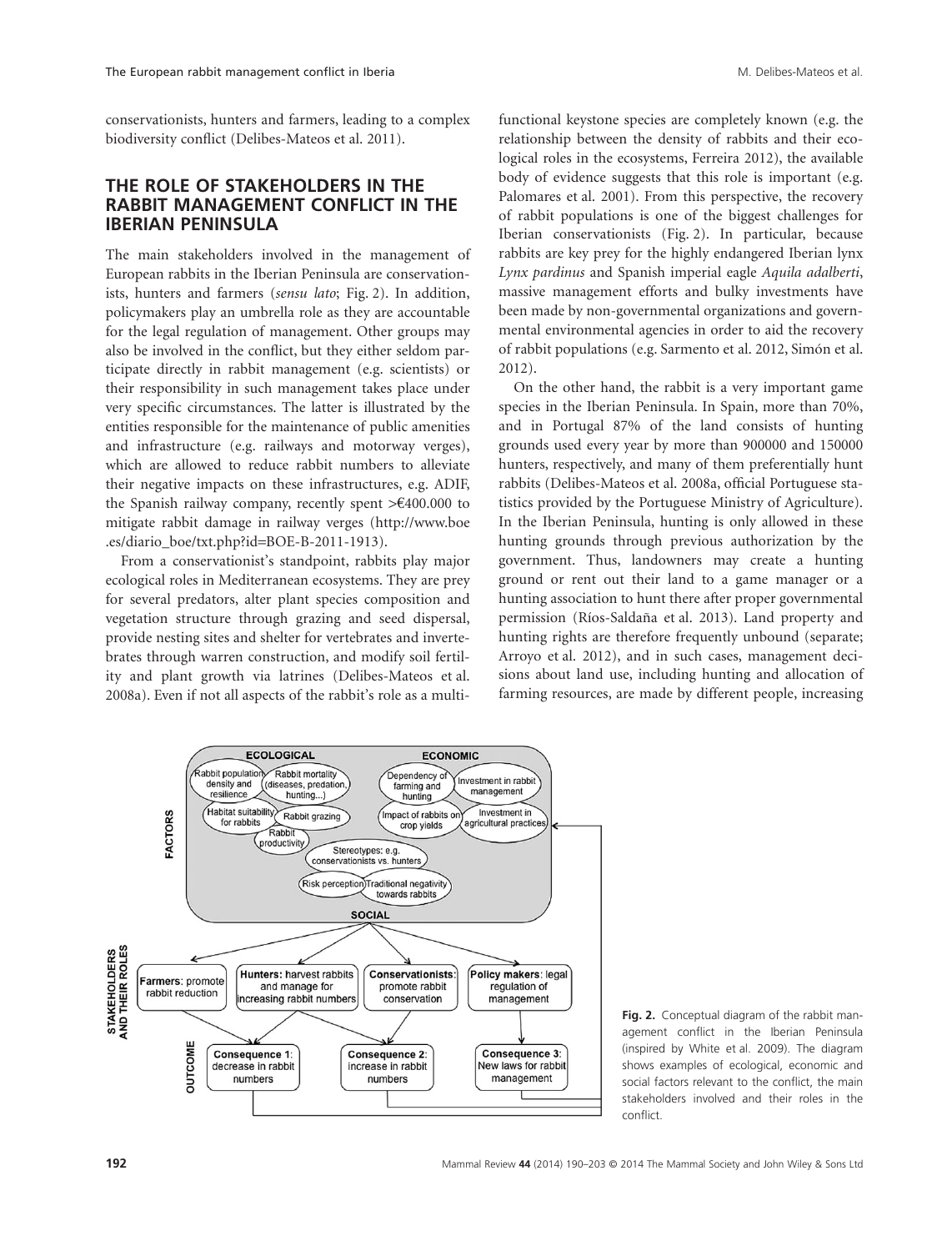the possibility of conflict. Currently, hunters employ a diverse array of game management measures (e.g. habitat management, translocations, predator control, and reduction of hunting pressure) to allow rabbit numbers to increase in their hunting grounds (Angulo 2003, Delibes-Mateos et al. 2008b, Ferreira et al. 2014; Fig. 2). In this context, hunters' efforts concur with conservationists' objectives (Fig. 2). However, poorly managed and excessive hunting pressure has reduced the numbers of some rabbit populations (Williams et al. 2007), leading to clashes with conservationists. Concomitantly, the use by hunters of controversial practices to boost rabbit numbers, such as predator control, has exacerbated these clashes (Villafuerte et al. 1998).

In the last decades, global economy and European policy have led most farmers towards agriculture intensification and agribusiness, and so their attitudes towards biodiversity are currently mostly driven by strong economic interests. Increases in rabbit numbers can have negative consequences for farmers because rabbits can cause damage to crops (Barrio et al. 2010a), reducing the revenue of farmers. As a consequence, farmers promote rabbit control and sometimes eradicate them in areas where valuable crops are severely damaged. Farmers' interests are therefore strongly opposed to those of conservationists and hunters (Fig. 2). According to Spanish and Portuguese legislation, holders of hunting rights are liable for damage to crops caused by game species (see for more details Ríos-Saldaña et al. 2013). This means that, when land ownership and hunting rights are unbound, game managers or hunting associations have to compensate farmers financially for the damage caused by rabbits. Alternatively, they can insure themselves against having to compensate farmers for rabbit damage (Ballesteros 2012). Both are costly for game managers and hunting associations. To avoid this cost, they often collaborate with farmers to reduce rabbit numbers (Fig. 2). Farmers can benefit economically both directly (by renting out the hunting rights of their land) and indirectly (by receiving compensation money for damage caused by rabbits).

The participation of each stakeholder in the conflict in each area mainly depends on the proportions of natural vegetation and agricultural land, which determine the cost of agricultural damage and the abundance of rabbits and predators of conservation concern. Three different scenarios of conflict can be described as a function of the ratio of agricultural land to natural vegetation (Fig. 3). In areas where agricultural land predominates and natural vegetation is scarce or absent (scenario 1; Fig. 3), the rabbit management conflict usually only involves farmers and hunters because these intensively farmed areas usually have low conservation value. Typically, damage caused by rabbits in these areas is very high (Fig. 3; but see Boix et al. 2010). Since



**Fig. 3.** Potential scenarios of stakeholder participation in the rabbit management conflict as a function of the intensity of crop damage, habitat type and the abundance of rabbits and predators. In scenario 1, characterized by a high proportion of agricultural land, crop damage caused by rabbits can be high, and the interests of farmers clash with those of hunters. Scenario 2 takes place in agroforestry areas, where rabbits reach their highest numbers, and therefore can simultaneously cause crop damage, constitute an important game species and feed predators of conservation concern, promoting conflict between all the stakeholders. In scenario 3, crops are scarce or absent, and therefore, only conservationists and hunters are usually involved in the conflict.

farmers obtain their highest income in these areas, mitigation of rabbit damage is done by promoting rabbit eradication, which contrasts with the interests of hunters. In this scenario, the intensification of agriculture that occurred in some areas over the last decades has reduced the availability of natural food sources for rabbits (Barrio et al. 2013), forcing them to feed on crops, and this may have increased the conflict between farmers and hunters. On the other hand, in agroforestry areas, where patches of natural vegetation are interspersed with agricultural lands (scenario 2; Fig. 3), rabbits reach their highest densities (Virgós et al. 2003), potentially causing damage to crops. Rabbits are also likely to sustain medium to large predator populations of conservation interest in these areas. In this scenario, all stakeholders are involved, such that the interests of farmers (i.e. eradicating rabbits) contrast with those of hunters and conservationists. Importantly, in this scenario, the interests of hunters can also clash with those of conservationists due to the implications of poor hunting management and detrimental practices. Finally, in areas dominated by natural vegetation (scenario 3; Fig. 3), where agriculture is usually scarce or absent, farmers usually do not participate in the conflict. In this scenario, rabbits are usually less abundant, and the few existing crops have been planted by game managers or conservationists to boost numbers of game species, particularly rabbits (Angulo 2003). Here, conservationists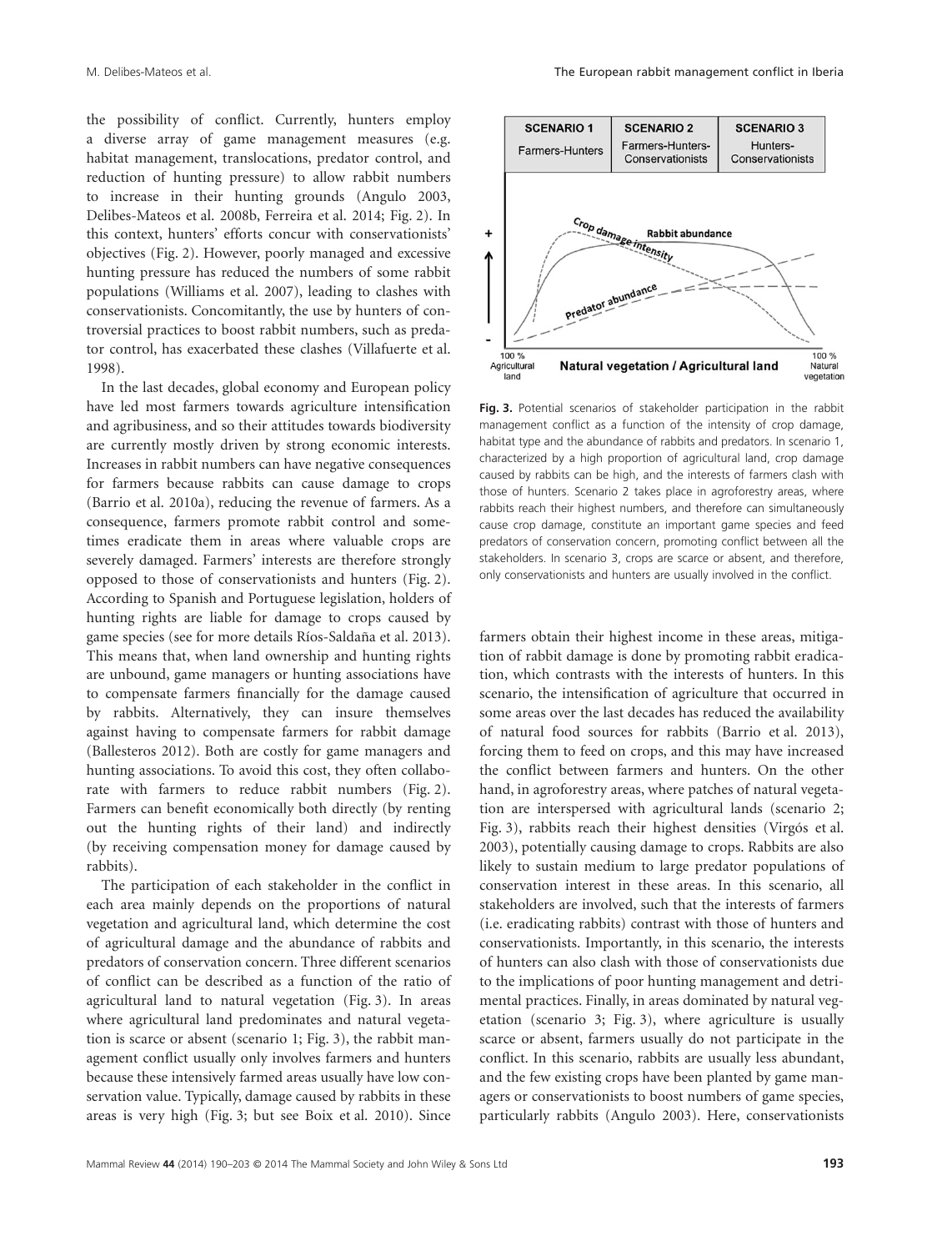come into conflict with hunters because although they share an objective (to increase rabbit numbers), their ultimate goal is divergent: hunters aim to harvest rabbits, whereas conservationists wish to preserve them to sustain predators of conservation concern.

Ríos-Saldaña et al. (2013) showed that hunters declared an intention to carry out rabbit control in addition to permitted hunting (the first of two steps needed for permission to be granted) in >70% of the municipalities of Castilla-La Mancha, one of the main regions within central Spain that encompasses all scenarios depicted in Fig. 3, suggesting that these scenarios may be overlapping. Unfortunately, the magnitude and intensity of the conflict in each of the scenarios have not been quantified, although it seems that the conflict is greater when farmers are involved because their economic interests are higher. For this reason, we mainly focus on scenarios 1 and 2, where rabbits may create problems for agriculture.

Another important aspect of this conflict is the time frame that serves as a backdrop for all these scenarios. Farmers and hunters are usually concerned with annual profits and annual hunting yields, respectively, i.e. shortterm results. In contrast, the conservation community is concerned with a time frame extending into perpetuity as they consider the conservation of habitats and species (Carr & Tait 1991). These different cultures are very difficult to reconcile, making the resolution of the conflict even more complicated.

Policymakers regulate the rabbit management conflict typically in response to stakeholders' needs and claims. For example, demand by farmers for solutions to stop rabbit damage has forced policymakers to implement emergency measures reactively in some areas (Fig. 2). New regional regulations have been approved with the specific aim of guiding rabbit control in agricultural areas (e.g. Anonymous 2010). These allow the use of different methods, such as hunting outside the regular hunting season during early spring (February–April) and summer (July–August), using ferrets *Mustela putorius furo* to hunt rabbits in warrens, and even destroying natural vegetation around crops (Anonymous 2009) which could serve as a refuge for rabbits (Barrio et al. 2011). Extensions to the regular hunting season are commonly requested by hunters (particularly by leaders of hunting associations), mediated by policymakers, to control rabbits, even if the motivation for this request is not always clearly related to rabbit damage control (it also allows for increased hunting bags; Ríos-Saldaña et al. 2013). These requests clash with those from conservationists, who have asked for the abolition of rabbit hunting in Castilla-La Mancha and Andalusia (central and south Spain, respectively) and for cessation of rabbit control in some areas where numbers have increased recently (e.g. motorway verges), citing the sudden appearance of birds of prey in these areas where they were otherwise not present (Chema López-Martín, pers. comm.).

Although policymakers are a critical group to enable change, most of their decision-making regarding this conflict is not sufficiently evidence based, and decisions can sometimes be detrimental, particularly for non-target species. A clear example is the permission given to use controlled gas explosions in eastern Spain that destroy warrens and kill the rabbits inside (http://www.levante-emv .com/comunitat -valenciana/2012/03/14 /generalitat-revela -exterminador-conejos-frenar-protestas/889508.html) as an attempt to appease farmers' complaints. This technique is illegal for killing rabbits in the UK, and when it is legally used to collapse empty burrow systems, it often attracts public opposition (Macdonald & Burnham 2011). In the Iberian Peninsula, the use of this extreme measure lays the ground for an extended potential conflict, mainly with conservationists, but also with hunters and members of society in general.

Currently, Iberian scientists seldom participate directly in rabbit management since only a few of them work for national or regional governments, in contrast to in other places (e.g. North America). However, Iberian scientists play an important role by providing scientific recommendations to the main stakeholders. Scientific interest in rabbits has increased as a consequence of the decline suffered by the species over the last decades (Ferreira 2012). Iberian scientists have traditionally viewed rabbits as a declining key prey (for humans and natural predators), so their recommendations have been usually directed at the recovery of rabbit populations (e.g. Delibes-Mateos et al. 2009), i.e. they align with the interests of conservationists and hunters. An example of the alliance of these parties with researchers to address common problems was the funding provided by the Spanish Hunting Association for a programme to develop a recombinant vaccine against rabbit viral diseases (Angulo & Bárcena 2007). In contrast, the role of rabbits as agricultural pests in the Iberian Peninsula has been assessed in scientific terms only recently (Barrio et al. 2010a, 2013, Ríos-Saldaña et al. 2013). Therefore, there are only a handful of studies that provide recommendations on how to minimize rabbit damage to crops (e.g. this review), thereby addressing the concerns of farmers.

# **ECOLOGICAL, ECONOMIC AND SOCIAL FACTORS INVOLVED IN THE CONFLICT**

The integration of ecological, economic and social factors is essential to improve the understanding and management of biodiversity-related conflicts (Redpath et al. 2013), but traditional approaches have usually been based on a single discipline (White et al. 2009). In our case study, stakeholders' attitudes and behaviours towards rabbit management are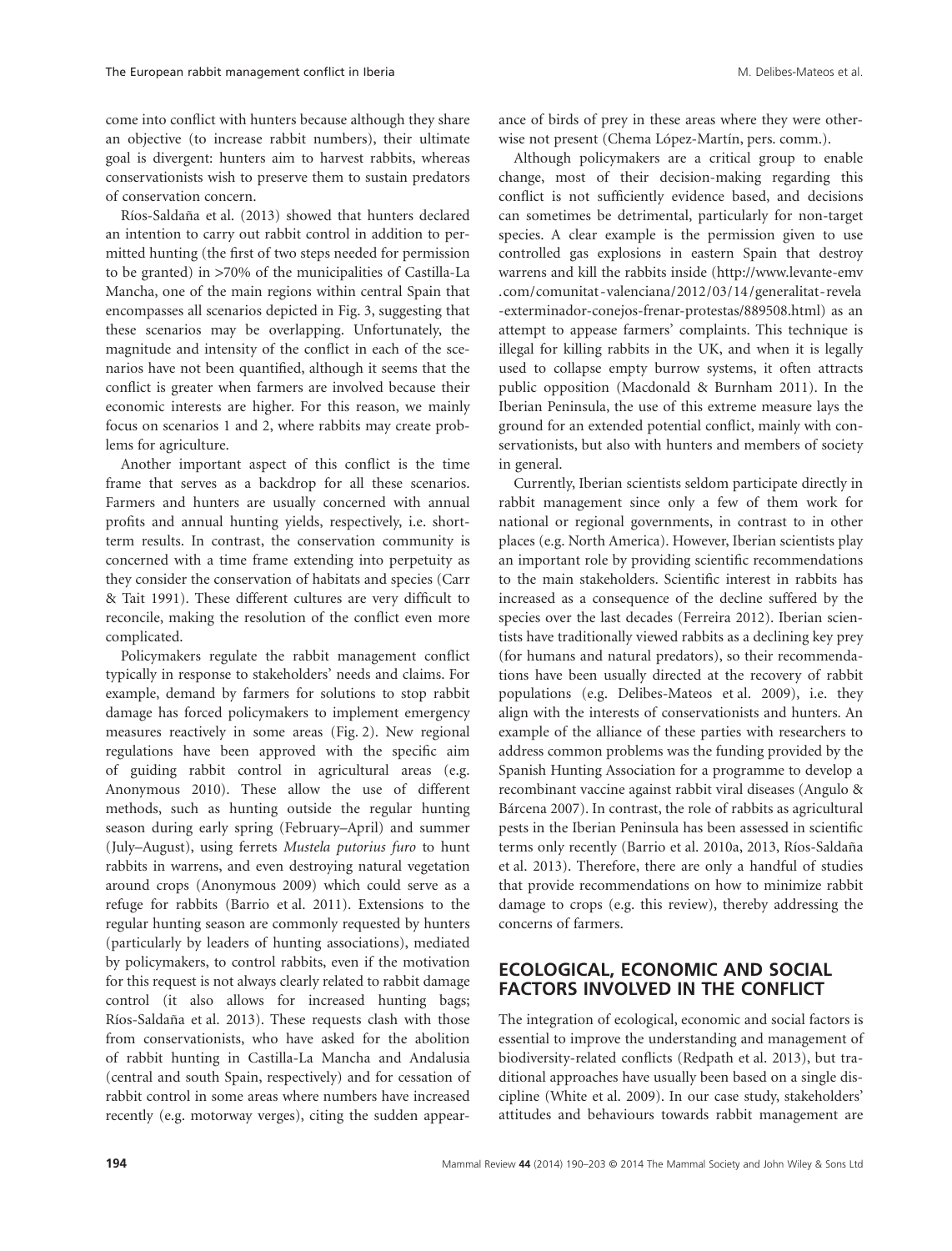

**Fig. 4.** Post-rabbit haemorrhagic disease rabbit abundance estimates based on kilometric abundance indices within the rabbit's native range. Dark grey bars indicate locations where agricultural damage caused by rabbits has been reported. Numbered locations and studies are indicated. 1: Catalonia, north-eastern Spain (Rollán & Real 2011); 2, 4, 7, 14, 16, 18, 23, 24: Castilla-La Mancha, central Spain (Fernández-de-Simón et al. 2011); 3, 6, 10: Andalusia, southern Spain (Fernández-de-Simón et al. 2011); 5, 28: Doñana National Park, southern Spain (Palomares et al. 2001); 8, 9, 11, 15, 17, 19, 20, 26, 27: Andalusia, southern Spain (Angulo 2003); 12: Cordoba, southern Spain (Barrio et al. 2010b); 13: southern Portugal (Martins et al. 2003); 21, 25: Castilla-La Mancha, central Spain (Herranz et al. 2000); and 22: Navarra, northern Spain (unpublished).

determined by a wide range of ecological, economic, and social factors and their interplay (Fig. 2). We explore the existing information related to these factors and identify research needed to relieve the rabbit management conflict.

#### **Ecological factors: rabbit abundance and conflict**

Population density is one of the most important ecological factors leading to the conflict generated by rabbits (Fig. 2) since more damage to crops occurs where rabbits reach higher numbers (Fig. 4; Dendy et al. 2003, Fernández-de-Simón et al. 2011). However, although farmers' claims of rabbit damage are apparently generalized within the Iberian Peninsula (Ríos-Saldaña et al. 2013), information regarding the density of rabbits in these conflict areas is scarce. In general, rabbit abundance in conflict areas in Iberia is moderately high, but damage to crops by rabbits has also been observed in areas with lower rabbit densities (Fig. 4; Barrio et al. 2010b). By definition, true'pest species'are those causing economic or ecological harm because of their perceived excessively high densities (at least locally; Stenseth & Hansson 1981), but this definition unavoidably involves value judgment. In most conflict areas in the Iberian Peninsula, rabbits are controlled as agricultural pests, but their abundances are lower than those of some healthy populations occurring in less disturbed areas within their native range (Fig. 4) and than those reached in rabbit-prone areas in countries where rabbits were introduced (e.g. Latham et al. 2012). This suggests that the 'pest' status attributed to Iberian rabbits could be a consequence of factors other than rabbit density alone (Delibes-Mateos et al. 2011).

There are many other relevant ecological factors that have been poorly investigated to date (Fig. 2), e.g. it is critically important to assess the factors that determine undesired increases in rabbit numbers. Studies have suggested that both habitat suitability and certain game management practices are positively associated with rabbit recovery in the Iberian Peninsula (Delibes-Mateos et al. 2009). However, in order to understand better the determinants of sudden rabbit increases in conflict areas, experimental investigations are urgently needed. Moreover, although the impact of viral diseases plays a determinant role on population dynamics (Calvete 2006), their differential impact on rabbit populations with varying densities and relatedness with genetic selection (Abrantes et al. 2012) is poorly understood (but see Calvete 2006, Cotilla et al. 2010). Furthermore, the roles of predation and hunting in rabbit population dynamics in conflict areas have not been investigated, and the potential differences in their effects on the two rabbit subspecies are not understood.

#### **Economic factors: rabbit damage to crops**

Economic factors include, for example, income gained and lost, investments made, and dependency on a certain source of income (White et al. 2009; Fig. 2). In our case study, it is essential to assess the magnitude of the damage that rabbits cause to crops and the factors that modulate such damage. Most impacts of rabbits on agriculture have been reported in areas where rabbits have been introduced and mainly relate to cereal crops (Bell et al. 1998, Dendy et al. 2003). For example, the total costs of rabbit damage to various aspects of agriculture in the UK and Australia are estimated to be €923m and €153m, per year, respectively (Pimentel et al. 2001). Very few studies are available from the native range of rabbits, where damage is reported frequently in other crop types (e.g. vineyards and olive groves; but see Barrio et al. 2010a, Ríos-Saldaña et al. 2013). In a region of southern Spain, where rabbit damage to vineyards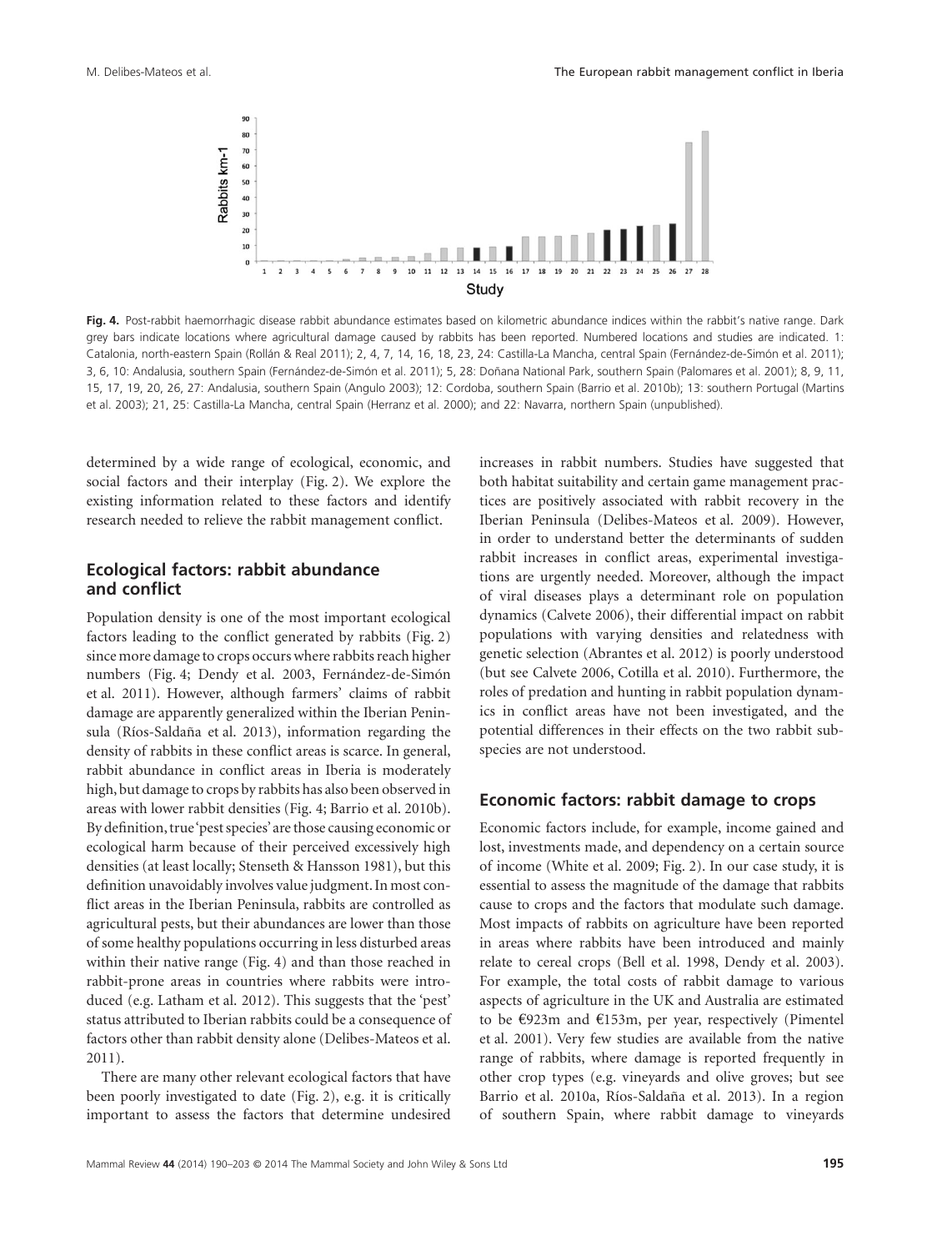conferred the species an 'agricultural pest' status, Barrio et al. (2010a) showed that although damage to crops was locally severe, this did not always translate into a reduction in grapevine yield, which is of most interest to farmers. These contradictory results suggest that crop yield is possibly dependent on a number of factors that are currently poorly understood, and the complexity of the system renders the assessment of rabbit damage difficult. For example, one could expect more severe effects of rabbit damage in dry years when fewer herbaceous plants are available as alternative foods (Barrio et al. 2010a), but the combined effects of rabbit damage and the scarcity of rain on crop yield remain unknown. There is a clear need for more research and for the development of accurate indices of rabbit damage to provide managers with useful tools to assess objectively the magnitude of the problem.

There is also an increasing need for more effective incorporation of socio-economic considerations into analyses of conservation problems. From this perspective, economic studies should be developed urgently in the context of the rabbit management conflict in the Iberian Peninsula. For example, experimental assessments of the economic loss caused by rabbits are urgent, and ideally, these studies should be done at a large scale both temporally and spatially, in order to test the efficacy of different mitigation strategies.

# **Social factors: stakeholders' attitudes towards rabbits**

Social factors can play an extremely relevant role in biodiversity conflicts. For instance, it is known that people's concept and understanding of risk, as well as their reactions to it, are heavily influenced by social and cultural perceptions, values, history and ideology (Dickman 2010). As mentioned previously, rabbits have increased in areas where they have not been historically abundant. New generations of farmers are not accustomed to these high rabbit densities because of the species' steep decline over the last decades. This could lead farmers to perceive rabbits as having a very large effect on crop yields (Fig. 2), even if the damage they cause or their abundance is not high (Barrio et al. 2010a). This hypothesis agrees with Fischhoff et al. (1978), who revealed that the most important drivers of risk perception and tolerance were the level of intrinsic dread and the novelty of the risk; people who have lived alongside wild animals tend to be less fearful of them (Røskaft et al. 2003). In addition, rabbit damage tends to be more severe at the edges of fields (Bell et al. 1998, Barrio et al. 2010a), which makes it more noticeable, and this may make farmers perceive rabbits as generalized to the whole area.

Certain species are perceived as innately evil or harmful, and even if the damage they cause is entirely mitigated, residual fear and antagonism can lead to continued persecution (Lescureux et al. 2011). Although a quarter of lagomorph species are threatened with extinction (Smith 2008), there is a widely held perception that all of them are extremely fecund and, therefore, potentially harmful. Undoubtedly, this is the case for European rabbits, whose reputation is usually negative (Fig. 2; Wilkinson & Fitzgerald 1997). This negativity towards rabbits could make Iberian farmers willing to control them even in areas where the species is present at low numbers and where they cause little damage. In contrast, Iberian conservationists have seldom considered rabbits as a damaging species in recent times, unlike in other areas of the world where they were introduced (Angulo 2001).

Social factors also include the prevalence of stereotypes and inter-group or interpersonal attributions (White et al. 2009). In some European countries, conservationists and hunters have traditionally viewed some of their interests as opposite or conflicting (Fig. 2). For instance, in the UK, there is a conflict between hunters and conservationists because the former perceive that protected birds of prey, such as the hen harrier *Circus cyaneus*, threaten red grouse *Lagopus lagopus scoticus* shooting interests and sometimes react by killing these predators (Thirgood et al. 2000). The intensity of this conflict can vary between regions; in the UK, it is stronger in areas where there is relatively little game management (White et al. 2009). Although something similar could be occurring in the rabbit conflict, this has not been investigated. It is essential to incorporate social factors, such as stereotypes or drivers of risk perception (Fig. 2), in studies addressing the conflict associated with rabbit management in the Iberian Peninsula.

#### **MANAGEMENT RECOMMENDATIONS**

Many gaps still remain in our understanding of the rabbit management conflict in the Iberian Peninsula, but action needs to be taken. Governance of the conflictive management of species through committees and fora is increasingly carried out in Europe. The general aim is to involve key stakeholders and other interest groups in consultation and joint planning with government to set specific management goals for the target species (Fischer et al. 2013). In Norway, for example, Regional Large Carnivore Committees are targeted at the reconciliation between carnivore conservation and livestock and hunting interests (Linnell et al. 2010). In the Iberian Peninsula, a first step towards reducing the rabbit management conflict would be to bring stakeholders together to find balance between potentially diverging interests. The committees formed should take the lead in resolving the conflict and should involve leaders of farming and hunting associations and environmental non-governmental organizations, scientists and policymakers. Ideally, there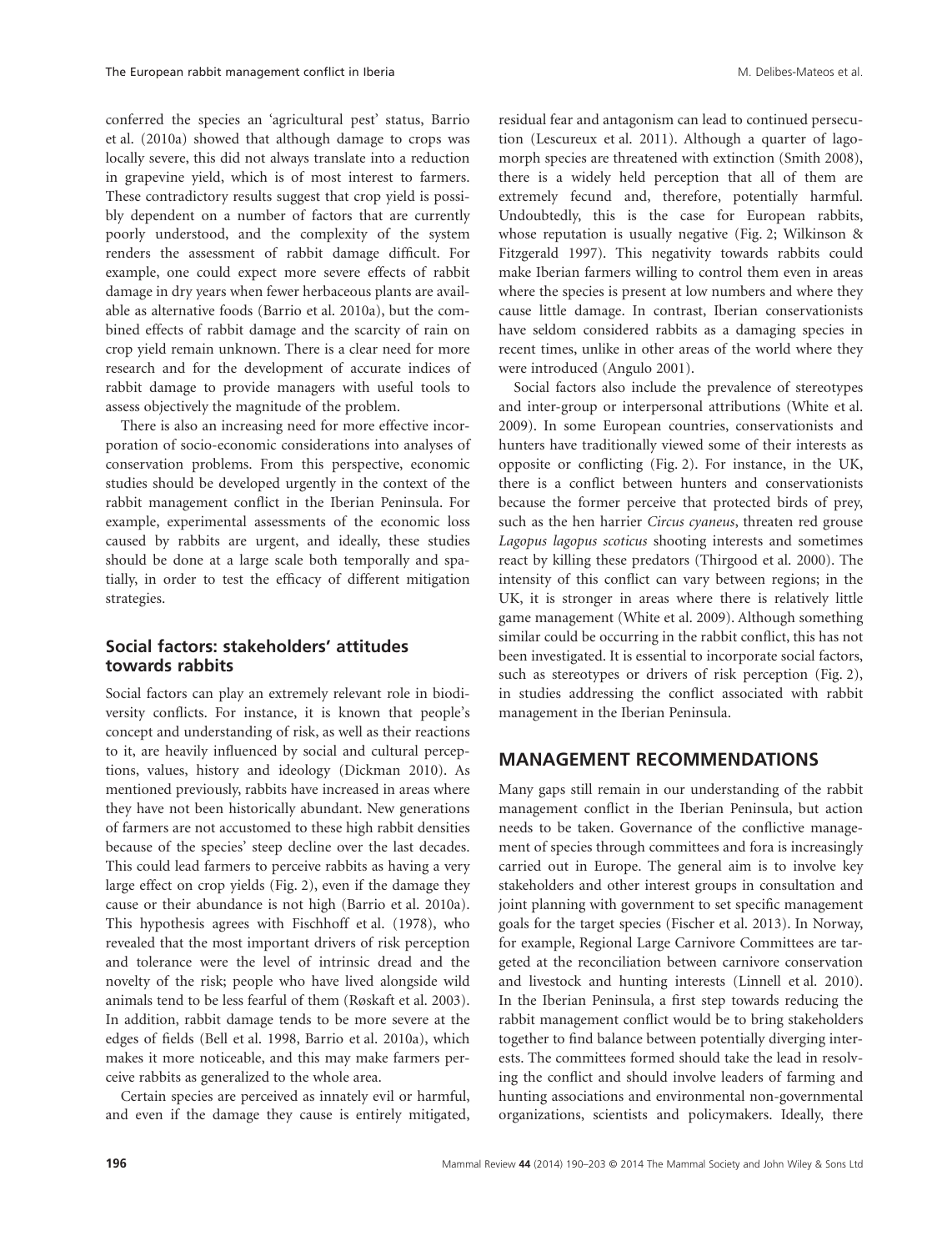should be one committee per region, as the legal regulation of rabbit management takes place mostly regionally.

A good management strategy cannot, however, be designed without proper monitoring. Therefore, it is essential to design a rabbit monitoring network for the Iberian Peninsula to provide basic information on the dynamics of the species in different environments and under different stressors (e.g. different hunting regimes, disease prevalence). Ideally, conservationists, hunters and farmers should collaborate to collect information regarding rabbit status and population dynamics. This monitoring system should include sampling points in both conflict agricultural areas and natural areas with healthy rabbit populations, and should be based on accurate and comparable methodologies (Ferreira & Delibes-Mateos 2010). There is still a need to choose which method or methods are appropriate to monitor rabbits at large and comparable scales (Fernández-de-Simón et al. 2011). Establishing an Iberian rabbit monitoring network would provide valuable information on exponential and sudden rabbit increases that conflict with agricultural interests. Also, it would help to assess the impact of factors (e.g. diseases, predation, hunting) that affect declining rabbit populations (Delibes-Mateos et al. 2009). A monitoring network would further contribute to quantifying rabbit density thresholds where rabbits play multiple ecological roles or where crop damage occurs. It would also help to evaluate whether hunting controls rabbits satisfactorily. In conclusion, establishing a monitoring network would allow future robust recommendations for the management of this conflict to be provided.

Several short-term solutions could be implemented as emergency measures to reduce the conflict's intensity in the Iberian Peninsula. A wide range of technical approaches for damage limitation, including control methods and damage mitigation strategies, have mostly been tested in areas where rabbits have been introduced (reviewed in Table 1). Information on the effectiveness of most of these techniques in the Iberian Peninsula is virtually absent, and therefore, their use requires further theoretical and empirical investigation.

Potentially useful strategies to tackle the rabbit management conflict in the Iberian Peninsula by reducing the damage caused by rabbits can be grouped into three categories based on the main mechanism involved: chemical, biological or mechanical (Table 1). Among chemical mechanisms, poisoning, normally via bait, and fumigants are commonly used to reduce or eradicate rabbits in Australia and New Zealand (Heyward & Norbury 1999, Read et al. 2011). The use of toxic substances, however, is illegal in the Iberian Peninsula (Table 1), and when it has been exceptionally allowed by the public administration to reduce vole *Microtus arvalis* damage to crops, poisoning has killed

many non-target animals, including some of conservation concern (e.g. see Olea et al. 2009). In this context, the use of toxins to reduce rabbits in farmland areas could probably increase the conflict between farmers, hunters and conservationists (Table 1), as previously observed in the case of the voles.

An alternative to poisoning could be the use of natural repellents (Table 1), which is unlikely to cause additional tensions between the stakeholders (Table 1). Predator odours can alter the behaviour and physiology of rabbits (Monclús et al. 2006a, b), even if they have not been previously exposed to them (Monclús et al. 2005, Barrio et al. 2010c, Rouco et al. 2011), and can temporarily deter lagomorphs from damaging crops and trees (Sullivan & Crump 1984, Boag & Mlotkiewicz 1994). Although its effects on non-target species need assessment, this measure should have less impact on the environment; however, to improve their efficacy, repellents should be used in combination with other control techniques (e.g. fencing, shooting, trapping). The use of biological agents (Table 1) such as viruses to control rabbit populations does not seem to be an option in the Iberian Peninsula (Angulo 2001), not only because these methods are currently illegal, but also because of their possible effect on non-target rabbit populations (e.g. those in areas where rabbit conservation programmes are being implemented), which would lead to additional conflicts with conservationists and hunters (Table 1).

Since predator communities are simplified in intensively managed agricultural areas (Sobrino et al. 2009), translocation of predators could help control rabbits in conflict areas. In New Zealand, the introduction of falcons to vineyards significantly decreased the abundance of passerines and reduced grape damage in 95% of cases (Kross et al. 2012). In the Iberian Peninsula, this management tool has been requested by some conservationists (e.g. Muñoz 2012) and might be effective in areas where rabbits at moderate or low densities cause damage to crops (e.g. Barrio et al. 2010b). Predator translocation could also favour the recovery of native predator communities (Cowan & Tyndale-Biscoe 1997), especially where species' abundance has been reduced by predator control (Muñoz 2012). However, predator translocation might not be effective in high rabbit density areas, where the lagomorph is able to cope better with the effect of predation. In addition, the application of this technique could induce other conflicts. For example, in the Iberian Peninsula, the potential conflict between conservationists and landowners because of Iberian lynx predation on livestock is currently a concern when assessing the suitability of new areas for the reintroduction of this feline (Garrote et al. 2013). Furthermore, it could impact nontarget prey species (e.g. birds, rodents), as observed in Australia and New Zealand (Dickman 1996, Dowding & Murphy 2001).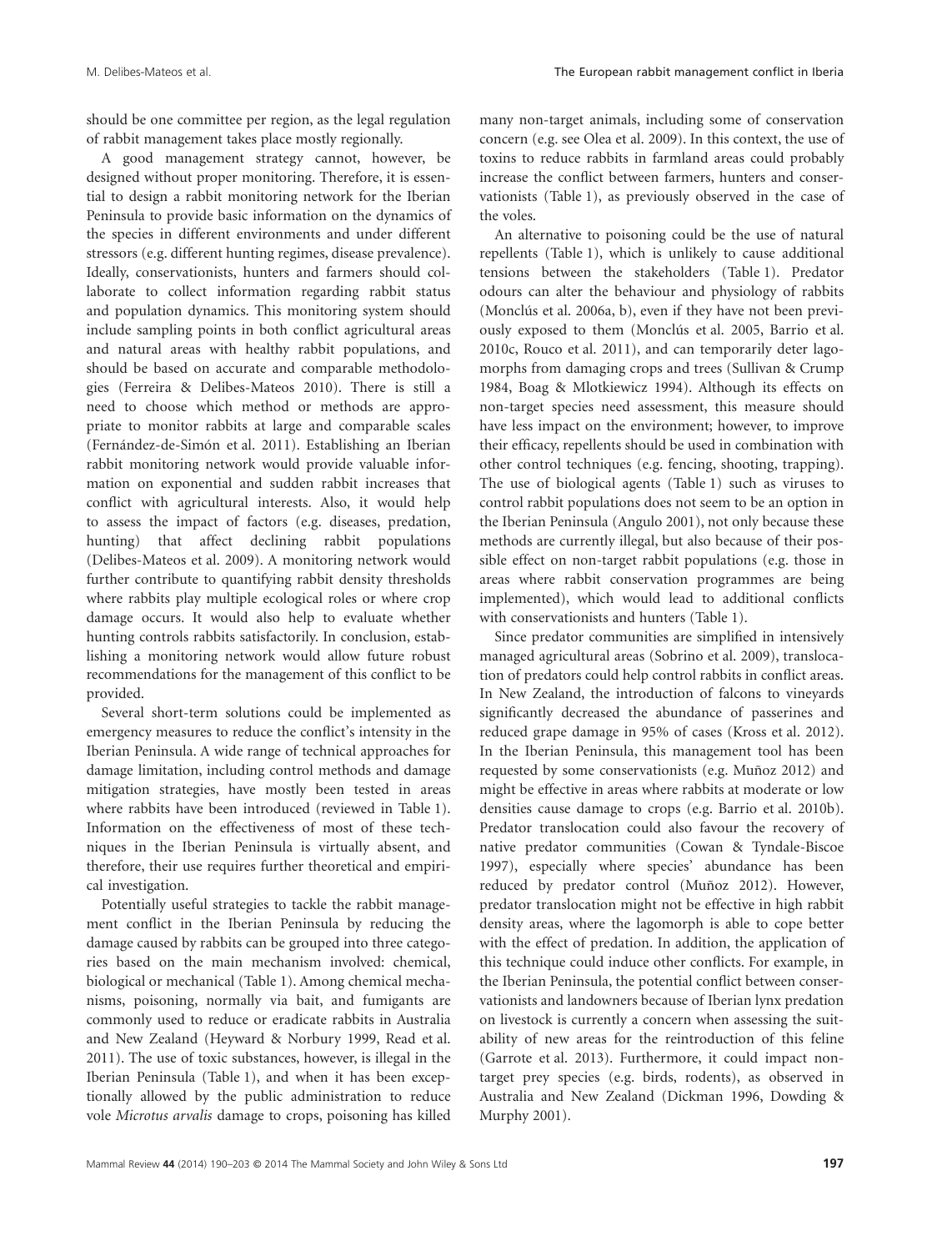|                      | Table 1. Summary of techniques used to reduce damage<br>biological or mechanical). The expected outcome in terms | caused by rabbit. Control methods and damage mitigation strategies are grouped based on the main mechanisms involved (chemical<br>of conflict mitigation after the application of each technique is shown (see text for details) |                                                      |                                       |                                                                         |
|----------------------|------------------------------------------------------------------------------------------------------------------|----------------------------------------------------------------------------------------------------------------------------------------------------------------------------------------------------------------------------------|------------------------------------------------------|---------------------------------------|-------------------------------------------------------------------------|
| Technique            | Rationale                                                                                                        | Brief description                                                                                                                                                                                                                | Disadvantages                                        | Expected outcome                      | Reference                                                               |
| Poisons<br>Chemical  | Rabbit removal                                                                                                   | of toxicants in baits<br>Use                                                                                                                                                                                                     | Incorporation of toxicants<br>into food chain        | Potential new conflicts               | Thompson & Armour 1951, Heyward &<br>Norbury 1999, Read et al. 2011     |
| Fumigants            | Rabbit removal                                                                                                   | of toxic gases in burrows<br>Use                                                                                                                                                                                                 | Incorporation of toxicants<br>into food chain        | Potential new conflicts               | ∞<br>Thompson & Armour 1951, Oliver<br>Blackshaw 1979, Marks 2009       |
| Repellents           | Behavioural modification Use<br>of rabbits                                                                       | of predator odours to deter rabbit<br>damage                                                                                                                                                                                     | Temporary effect                                     | Reduced conflict                      | Sullivan et al. 1985, Boag & Mlotkiewicz<br>1994                        |
| Biological           |                                                                                                                  |                                                                                                                                                                                                                                  |                                                      |                                       |                                                                         |
| Diseases             | Rabbit removal                                                                                                   | haemorrhagic disease virus (excludes<br>Spread of myxomatosis and/or rabbit<br>vaccination)                                                                                                                                      | Effect on non-target<br>populations                  | Potential increase of the<br>conflict | Conolly & Sobey 1985, Cooke & Fenner<br>2002                            |
| Predators            | Rabbit removal                                                                                                   | In Australia and New Zealand cats, ferrets<br>and stoats were introduced to control<br>rabbit populations                                                                                                                        | Possible impact on native<br>species                 | Potential new conflicts               | Thompson & Armour 1951, Sheail 1971,<br>Newsome 1990, Kross et al. 2012 |
| Mechanical           |                                                                                                                  |                                                                                                                                                                                                                                  |                                                      |                                       |                                                                         |
| Exclosure fencing    | rabbits and resources<br>Physical separation of                                                                  | Exclude the area to protect (e.g. garden,<br>crop, etc.) with a rabbit-proof fence.                                                                                                                                              | Requires regular<br>maintenance                      | Reduced conflict                      | McKillop et al. 1998, McKillop & Wilson<br>1999, Read et al. 2011       |
| Warren ripping       | Rabbit removal                                                                                                   | Warren destruction using heavy machinery                                                                                                                                                                                         | Expensive, environmental<br>impact                   | Potential new conflicts               | McPhee & Butler 2010, Read et al. 2011                                  |
| Habitat manipulation | Alteration of habitat<br>conditions                                                                              | Removal of favoured habitats for rabbits                                                                                                                                                                                         | Temporary effect                                     | Reduced conflict                      | Boag 1987                                                               |
| Food supplementation | Use of buffer resources                                                                                          | sources to reduce consumption of valued<br>Artificial provision of alternative food<br>resources                                                                                                                                 | Temporary effect                                     | Reduced conflict                      | Barrio et al. 2010a                                                     |
| Hunting/shooting     | Rabbit removal                                                                                                   | Shotgun, rifling (22'), with help of dogs                                                                                                                                                                                        | Inadequate method to<br>control dense<br>populations | Reduced conflict                      | Read et al. 2011                                                        |
| Live/kill trapping   | Rabbit removal                                                                                                   | Cage traps, leg hold or gin traps                                                                                                                                                                                                | Trapping skills required                             | Reduced conflict                      | Kolb 1993, Read et al. 2011                                             |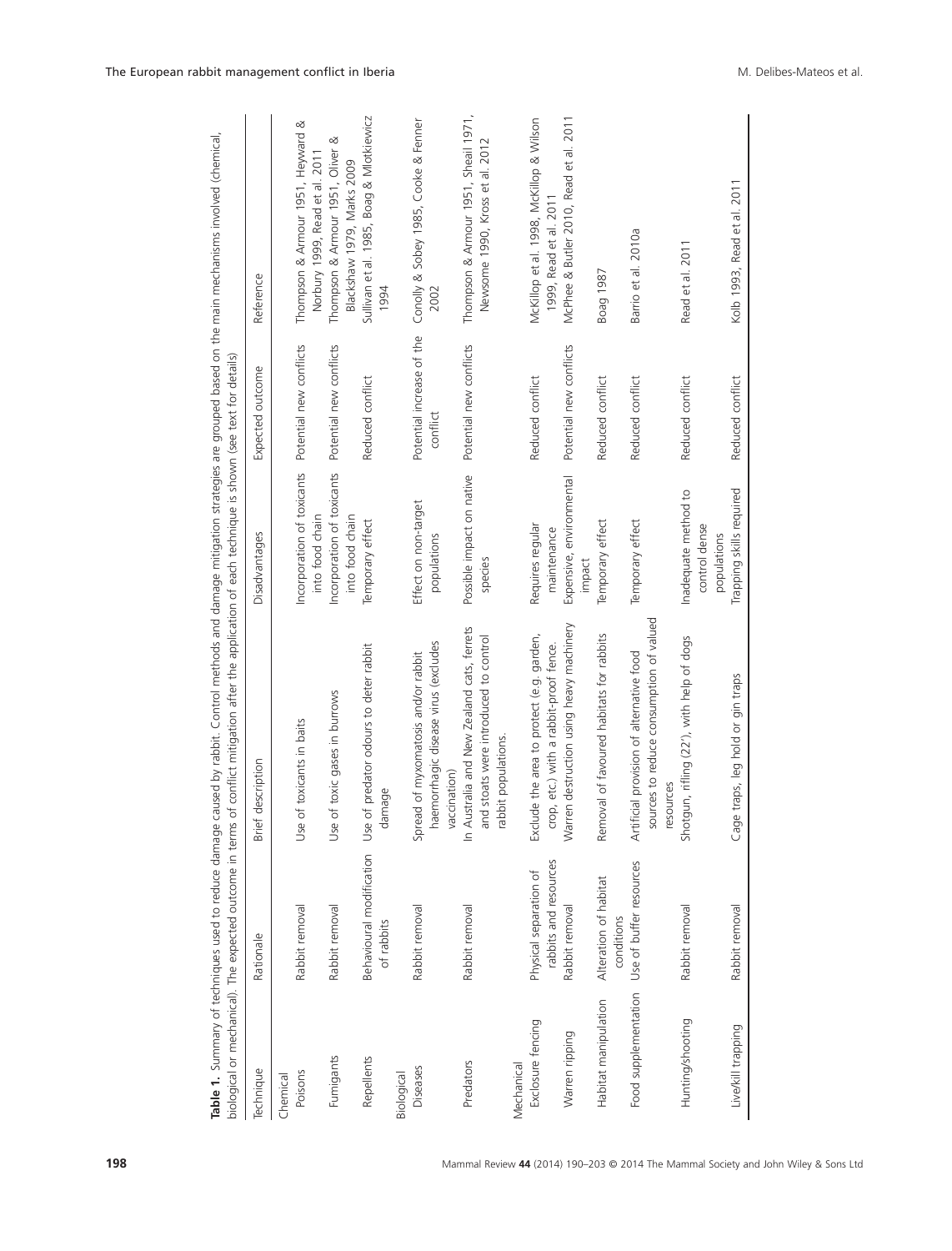Finally, mechanical approaches to the mitigation of rabbit damage could be applied in the Iberian Peninsula. Physical exclusion of rabbits from crops through fencing (Table 1) seems to be an effective way to reduce rabbit damage to vineyards (Barrio et al. 2012). However, fences are costly to build and maintain; moreover, they have ecological costs because they block migration routes and restrict biodiversity range use (Hayward & Kerley 2009). In addition, failure to exclude all rabbits from a target area means that some damage can still occur, and therefore, the integrity of the fences must be constantly checked if they are to be completely effective (Barrio et al. 2012). There are other measures that may have the temporary effect of excluding rabbits from conflict areas. For example, warren ripping (physical destruction) programmes have been very effective at reducing rabbit numbers on large properties in Australia (McPhee & Butler 2010). A major drawback of this technique is the need for heavy machinery: it is expensive and causes significant destruction of habitat for native species, which may lead to new clashes with conservationists (Table 1). In any case, since the destruction of burrows is currently not a legal control method in the Iberian Peninsula, Portuguese and Spanish laws would need to be changed before such a technique could be employed. Removal of vegetative cover (e.g. gorse, broom, heather) close to crops seems to reduce rabbit numbers in farmland areas in eastern Scotland (Boag 1987). However, the desired results from this type of management may only be achieved in the medium to long term. It would not be effective in the short term, although it could become a good practice to prevent rabbit conflict in the future.

Provision of alternative food sources, by diversionary feeding or the production of cover crops, has yielded contrasting results. Diversionary feeding can reduce rabbit browsing damage, but in the only study testing its efficiency in the Iberian Peninsula, this reduction did not translate into increased crop yield (Barrio et al. 2010a), rendering its applicability dubious. The implementation of cover crops had other undesirable side effects on crops through water competition (Barrio et al. 2012). However, both measures led to changes in rabbits' use of space and in the spatial pattern of damage and may reduce rabbit damage to crops through carefully designed landscape planning.

Rabbit shooting and trapping (Table 1) are the most common methods legally used in the Iberian Peninsula to control rabbits in conflict areas. Rabbits are usually captured through ferreting or corral trapping, which is a traditional method where a group of hunters flushes rabbits into a large fenced plot; other trapping methods, such as snares, are currently prohibited (see Ríos-Saldaña et al. 2013). These techniques are selective and relatively easy to apply within the limits of the conflict area. Moreover, these methods can provide an alternative income to the affected

people, which could be invested in additional strategies that reduce the cost of the conflict. In any case, hunting alone may not always be effective enough to control high rabbit densities, and therefore, further solutions should be investigated.

## **CONCLUSION**

The number of ways in which biodiversity conservation can come into conflict with human activities is increasing (Young et al. 2010). Such conflicts need to be acknowledged and actively addressed in biodiversity conservation, and for this, it is essential to understand their complexity and the socio-economic and ecological contexts in which they take place (Redpath et al. 2013). The rabbit management conflict in the Iberian Peninsula constitutes an excellent example of the complexity and context-dependence of biodiversity conflicts, and highlights the need to explore strategies for effective management. Overall, our review shows that we are still far from understanding this conflict; therefore, researchers and wildlife managers should collect and provide basic information for decision making. For example, it is not yet well understood which factors trigger increases in rabbit abundance in conflict areas at a large scale (e.g. altered predator community composition, habitat structure, impact of viral diseases and/or 'ecological interference' between them). From an economic point of view, studies are lacking on the extent of rabbit damage and its effects on agricultural yields, as well as on thresholds of sustainable economic losses and financial mechanisms to support them. From the social standpoint, it would be useful to study to what extent perception of damage relates to a real loss in yield and what type of management measures can modify perception most effectively.

Therefore, an integrated approach combining fundamental biology with modelling (Tompkins & Veltman 2006) at the landscape scale to accommodate complexity (Schaller et al. 2011) is required to design effective management strategies. Also, other factors should be taken into account that can interact to promote the conflict, such as the relative damage caused by rabbit subspecies, other anthropogenic activities (e.g. game management), and other complex and highly unpredictable collateral effects caused by the nonlinearities inherent in interacting ecological communities (e.g. Tompkins & Veltman 2006). Solutions to this problem are not straightforward, and experience from the control of other native 'pest' species worldwide suggests that, in the Iberian Peninsula, rabbit control should only exceptionally be permitted in areas of low conservation value (Delibes-Mateos et al. 2011). Additionally, the fact that rabbits simultaneously enjoy conservation status and can become a potential agricultural pest must be taken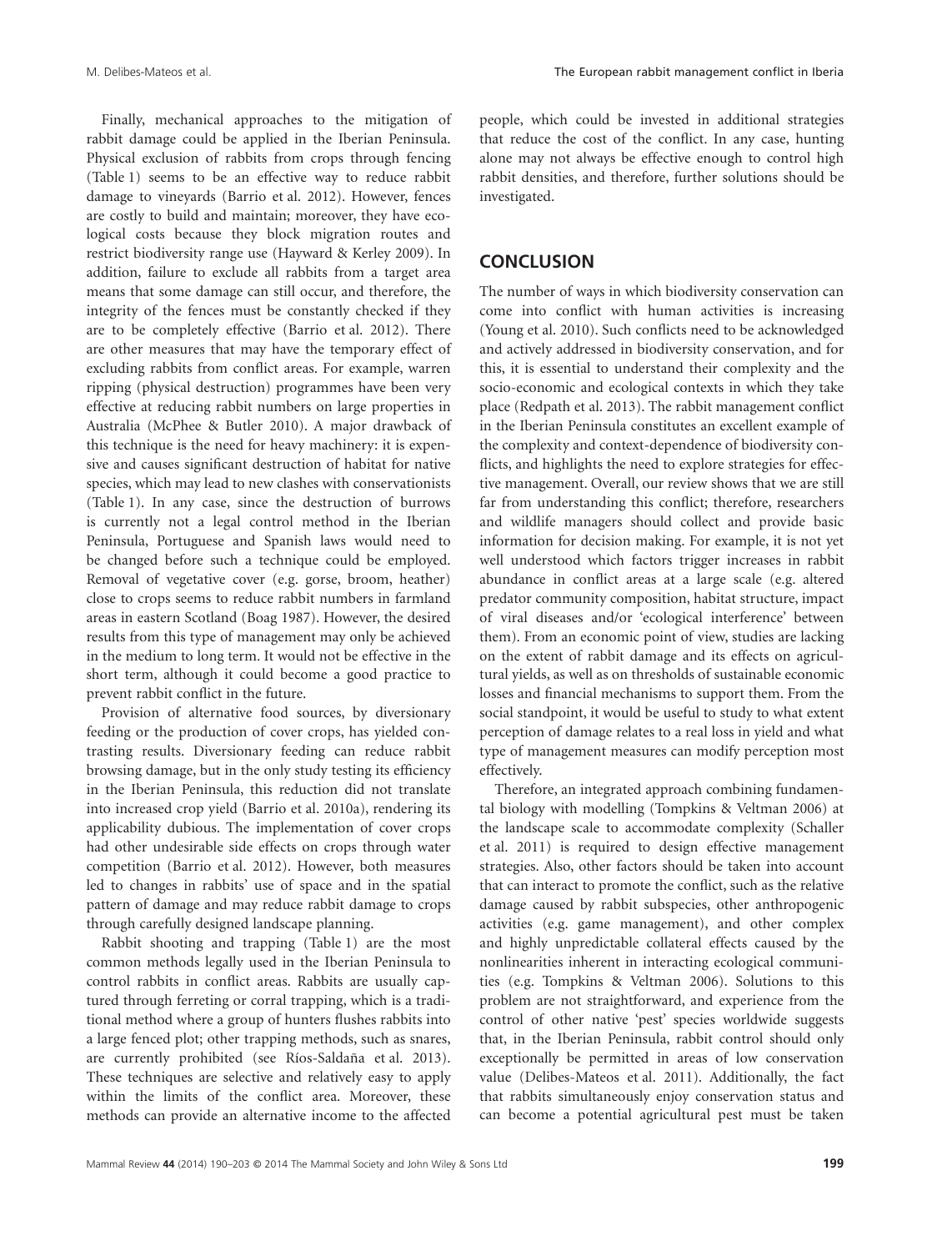into account when devising management rules for the development of game populations while avoiding agricultural damage (Marchandeau et al. 2006). This highlights the need for sound information on rabbit population levels (i.e. a rabbit monitoring network).

We have provided some management recommendations for the short-term amelioration of the conflict in critical areas and highlighted some issues that should be urgently investigated. However, to achieve a long-lasting solution, a long-term political strategy is required rather than the application of short-term measures. We believe that the current management system, in which rabbit control is based almost exclusively on hunting, should be revisited, not only to mitigate current conflicts, but also to prevent future ones. Our findings suggest that rabbit management should be adjusted on the basis of dominant land use, and that persisting with the implicit idea of a unique approach to rabbit management that can be applied everywhere is not beneficial. Also, it is important to assess the best time of the year to control rabbits in the Iberian Peninsula since only a couple of theoretical studies have addressed this issue to date, and they provided inconsistent conclusions (Angulo & Villafuerte 2003, Calvete et al. 2005). A better understanding of the human dimensions of the conflict and the different views of stakeholders about the shared resources will help in the design of an appropriate management model to solve this biodiversity conflict in the Iberian Peninsula.

# **ACKNOWLEDGEMENTS**

We are indebted to Drs. Grant Norbury and Andrew Smith and three anonymous reviewers for their comments on previous drafts, and to Christine Bezar from Landcare Research for her editorial comments. We also thank Ana Hora and Alberto Espírito Santo from the Portuguese ICNF (Ministério da Agricultura, do Mar, do Ambiente e do Ordenamento do Território) for providing rabbit control data from Portugal. M. Delibes-Mateos currently holds a JAE-doc contract (Programa Junta para la Ampliación de Estudios) funded by CSIC and the European Social Fund (ESF); I. Barrio holds a postdoctoral fellowship provided by the Consejería de Educación, Ciencia y Cultura (JCCM, Spain) and ESF; and C. Ferreira holds a postdoctoral fellowship (Ref. SFRH/BPD/88643/2012) funded by the Fundação para a Ciência e a Tecnologia of the Ministério da Educação e Ciência, Portuguese government. R. Villafuerte was partially financed by Project 201230E0060 (CSIC). The manuscript was improved after useful discussions with colleagues during a stay of M. Delibes-Mateos at Landcare Research (New Zealand) with financial support from the University of Castilla-La Mancha (Spain).

# **REFERENCES**

- Abrantes J, van der Loo W, Le Pendu J, Esteves PJ (2012) Rabbit haemorrhagic disease (RHD) and rabbit haemorrhagic disease virus (RHDV): a review. *Veterinary Research* 43: 12.
- Angulo E (2001) When DNA research menaces diversity. *Nature* 410: 739.
- Angulo E (2003) *Factores que Afectan a la Distribución y Abundancia del Conejo en Andalucía*. PhD thesis, Universidad Complutense de Madrid, Spain.
- Angulo E, Bárcena J (2007) Towards a unique and transmissible vaccine against myxomatosis and rabbit haemorrhagic disease for rabbit populations. *Wildlife Research* 34: 567–577.
- Angulo E, Villafuerte R (2003) Modelling hunting strategies for the conservation of wild rabbit populations. *Biological Conservation* 115: 291–301.
- Anonymous (2009) *Diario Oficial de la Comunitat Valenciana* 6041: 25004–25009. http://www.docv.gva.es/datos/2009/ 06/23/pdf/2009\_7259.pdf
- Anonymous (2010) Resolución de 1 de Julio de 2010, de la Dirección General de Gestión del Medio Natural, por la que se declara área de emergencia cinegética temporal en varios términos municipales de las provincias de Cádiz, Córdoba, Jaén, Málaga y Sevilla. *Boletín Oficial de la Junta de Andalucía* 142: 178–180.
- Arroyo B, Delibes-Mateos M, Díaz-Fernández S, Viñuela J (2012) Hunting management in relation to profitability aims: red-legged partridge hunting in central Spain. *European Journal of Wildlife Research* 58: 847–855.
- Ballesteros S (2012) *Responsabilidades en Materia de Caza*. FEDENCA-Real Federación Española de Caza (eds). Exlibris Ediciones S.L., Madrid, Spain.
- Barrio IC, Bueno CG, Tortosa FS (2010a) Alternative food and rabbit damage in vineyards of southern Spain. *Agriculture, Ecosystems & Environment* 138: 51–54.
- Barrio IC, Acevedo P, Tortosa FS (2010b) Assessment of methods for estimating wild rabbit population abundance in agricultural landscapes. *European Journal of Wildlife Research* 56: 335–340.
- Barrio IC, Bueno CG, Banks PB, Tortosa FS (2010c) Prey naiveté in an introduced prey species: the wild rabbit in Australia. *Behavioral Ecology* 21: 986–991.
- Barrio IC, Villafuerte R, Tortosa FS (2011) Harbouring pests: rabbit warrens in agricultural landscapes. *Wildlife Research* 38: 756–761.
- Barrio IC, Villafuerte R, Tortosa FS (2012) Can cover crops reduce rabbit-induced damages in vineyards in southern Spain? *Wildlife Biology* 17: 88–96.
- Barrio IC, Bueno CG, Villafuerte R, Tortosa FS (2013) Rabbits, weeds and crops: does agricultural intensification promote wildlife conflicts in semiarid agro-ecosystems? *Journal of Arid Environments* 90: 1–4.
- Bell AC, Byrne PM, Watson S (1998) The effect of rabbit (*Oryctolagus cuniculus*) grazing damage on the growth and yield of winter cereals. *Annals of Applied Biology* 133: 431–442.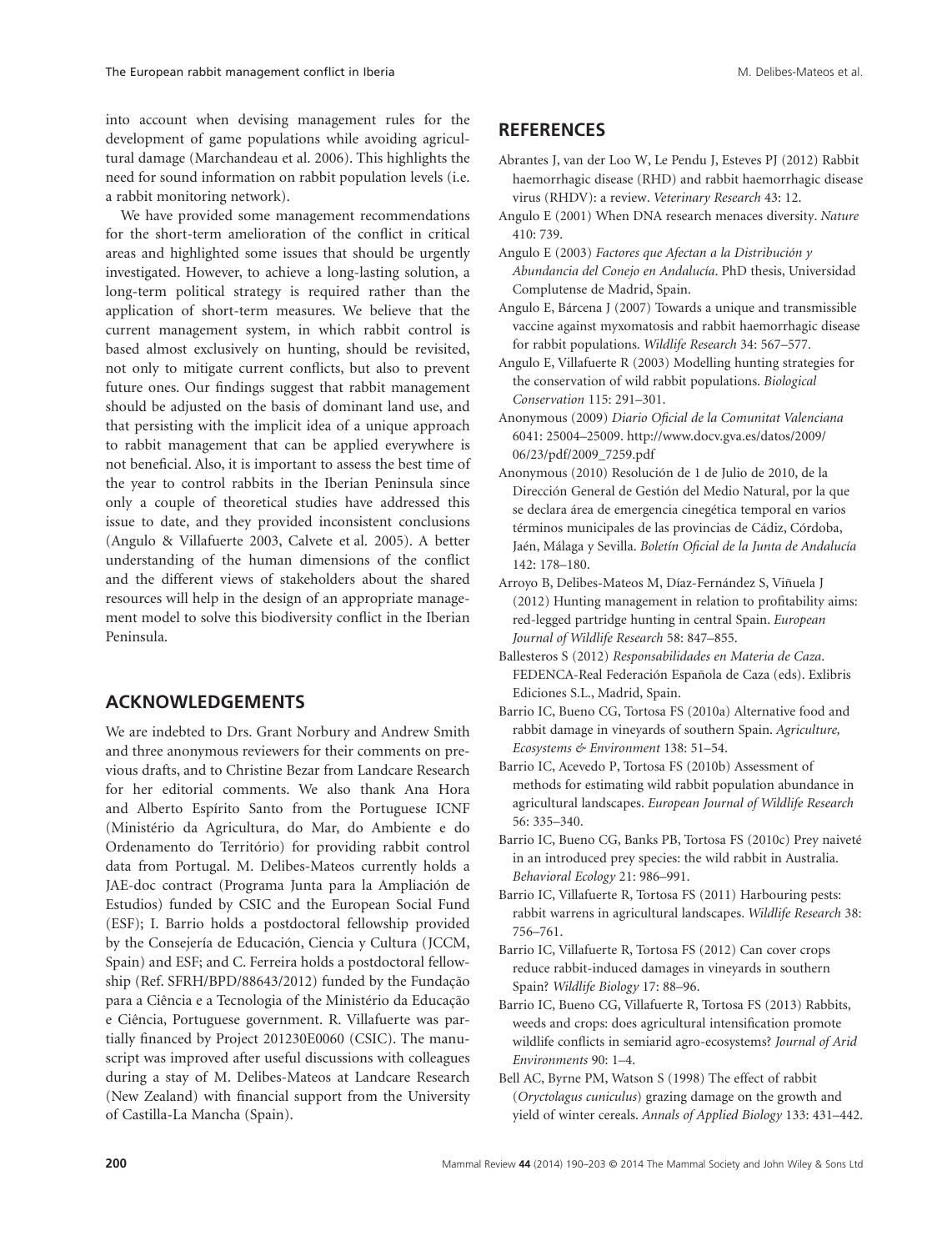Boag B (1987) Reduction in numbers of the wild rabbit (*Oryctolagus cuniculus*) due to changes in agricultural practices and land use. *Crop Protection* 6: 347–351.

Boag B, Mlotkiewicz JA (1994) Effect of odor derived from lion feces on behavior of wild rabbit. *Journal of Chemical Ecology* 20: 631–637.

Boix M, Cotilla I, Castro F, López-Martín JM, Villafuerte R (2010) *Diagnosi dels Efectes de les Poblacions de Conill de Bosc envers els Conreus a Catalunya*. Generalitat de Catalunya, Departament de Medi Ambient i Habitatge, Valencia, Spain.

Cabral M, Almeida J, Almeida PR, Dellinger T, Ferrand de Almeida N, Oliveira E, Palmeirim JM, Queiroz AI, Rogado L, Santos-Reis M (2005) *Livro Vermelho dos Vertebrados de Portugal*. ICN, Lisbon, Portugal.

Calvete C (2006) Modelling the effect of population dynamics on the impact of rabbit hemorrhagic disease. *Conservation Biology* 20: 1232–1241.

Calvete C, Angulo E, Estrada R (2005) Conservation of European wild rabbit populations when hunting is age and sex selective. *Biological Conservation* 121: 623–634.

Calvete C, Pelayo E, Sampietro J (2006) Habitat factors related to wild rabbit population trends after initial impact of rabbit haemorrhagic disease. *Wildlife Research* 33: 467–474.

Carr S, Tait J (1991) Differences in the attitudes of farmers and conservationists and their implications. *Journal of Environmental Management* 32: 281–294.

Conolly D, Sobey WR (1985) Myxomatosis – use of an aerosol generator to introduce a virulent-strain of myxoma virus for the control of populations of wild rabbits, *Oryctolagus cuniculus*. *Australian Wildlife Research* 12: 249–255.

Cooke BD, Fenner F (2002) Rabbit haemorrhagic disease and the biological control of wild rabbits, *Oryctolagus cuniculus*, in Australia and New Zealand. *Wildlife Research* 29: 689–706.

Cotilla I, Delibes-Mateos M, Ramirez E, Castro F, Cooke B, Villafuerte R (2010) Establishing a serological surveillance protocol for rabbit hemorrhagic disease by combining mathematical models and field data: implication for rabbit conservation. *European Journal of Wildlife Research* 56: 725–733.

Cowan PE, Tyndale-Biscoe CH (1997) Australian and New Zealand mammal species considered to be pests or problems. *Reproduction, Fertility, and Development* 9: 27–36.

Delibes-Mateos M, Delibes M, Ferreras P, Villafuerte R (2008a) The key role of European rabbits in the conservation of the western Mediterranean basin hotspot. *Conservation Biology* 22: 1106–1117.

Delibes-Mateos M, Ferreras P, Villafuerte R (2008b) Rabbit populations and game management: the situation after 15 years of rabbit haemorrhagic disease in central-southern Spain. *Biodiversity and Conservation* 17: 559–574.

Delibes-Mateos M, Ferreras P, Villafuerte R (2009) European rabbit population trends and associated factors: a review of the situation in the Iberian Peninsula. *Mammal Review* 39: 124–140.

Delibes-Mateos M, Farfán MA, Olivero J, Vargas JM (2010) Land-use changes as a critical factor for long-term wild rabbit conservation in the Iberian Peninsula. *Environmental Conservation* 37: 1–8.

Delibes-Mateos M, Smith AT, Slobodchikoff C, Swenson JE (2011) The paradox of keystone species persecuted as pests: a call for the conservation of abundant small mammals in their native range. *Biological Conservation* 144: 1335–1346.

Dendy J, McKillop G, Fox S, Western G, Langton S (2003) The development of a model to assess the effects of rabbit grazing on grass. *Annals of Applied Biology* 142: 317–322.

Dickman AJ (2010) Complexities of conflict: the importance of considering social factors for effectively resolving human–wildlife conflict. *Animal Conservation* 13: 458–466.

Dickman CR (1996) Impact of exotic generalist predators on the native fauna of Australia. *Wildlife Biology* 2: 185–195.

Dowding JE, Murphy EC (2001) The impact of predation by introduced mammals on endemic shorebirds in New Zealand: a conservation perspective. *Biological Conservation* 99: 47–64.

Fernández-de-Simón J, Díaz-Ruíz F, Cirilli F, Tortosa FS, Villafuerte R, Delibes-Mateos M, Ferreras P (2011) Towards a standardized index of European rabbit abundance in Iberian Mediterranean habitats. *European Journal of Wildlife Research* 57: 1091–1100.

Ferrand N (2008) Inferring the evolutionary history of the European rabbit (*Oryctolagus cuniculus*) from molecular markers. In: Alves PC, Ferrand N, Hackländer K (eds) *Lagomorph Biology: Evolution, Ecology and Conservation*, 47–63. Springer-Verlag, Berlin, Heidelberg, Germany.

Ferreira C (2012) European rabbit research in the Iberian Peninsula: state of the art and future perspectives. *European Journal of Wildlife Research* 58: 885–895.

Ferreira C, Delibes-Mateos M (2010) Wild rabbit management in the Iberian Peninsula: state of the art and future perspectives for Iberian lynx conservation. *Wildlife Biology in Practice* 3: 48–66.

Ferreira C, Touza J, Rouco C, Díaz-Ruíz F, Fernández de Simón J, Ríos-Saldaña CA, Ferreras P, Villafuerte R, Delibes-Mateos M (2014) Habitat management as a generalized tool to boost European rabbit *Oryctolagus cuniculus* populations in the Iberian Peninsula: a cost-effectiveness analysis. *Mammal Review* 44: 30–43.

Fischer A, Sandström C, Delibes-Mateos M, Arroyo B, Tadie D, Randall D et al. (2013) On the multifunctionality of hunting – an institutional analysis of eight cases from Europe and Africa. *Journal of Environmental Planning and Management* 56: 531–552.

Fischhoff B, Slovic P, Lichtenstein S, Read S, Combs B (1978) How safe is safe enough? A psychometric study of attitudes towards technological risks and benefits. *Policy Sciences* 9: 127–152.

Garrote G, López G, Gil-Sánchez JM, Rojas E, Ruiz M, Bueno JF et al. (2013) Human-felid conflict as a further handicap for the conservation of the critically endangered Iberian Lynx. *European Journal of Wildlife Research* 59: 287–290.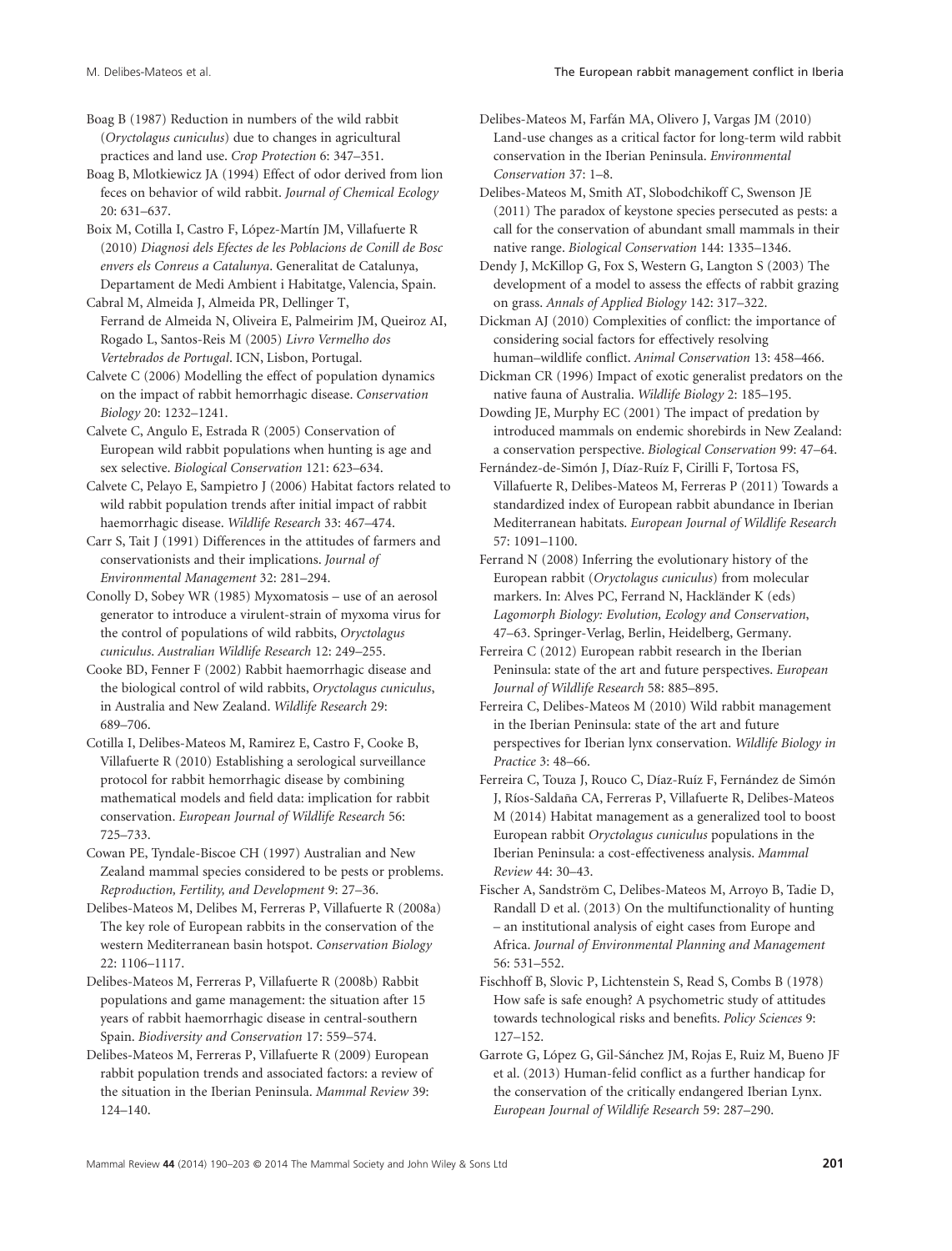Hayward MW, Kerley GIH (2009) Fencing for conservation: restriction of evolutionary potential or a riposte to threatening processes? *Biological Conservation* 142: 1–13.

Herranz J, Yanes M, Súarez F (2000) Relaciones entre la abundancia de las especies de caza menor, sus depredadores y la estructura del habitat en Castilla-La Mancha (España). *Ecología* 14: 219–233.

Heyward RP, Norbury GL (1999) Secondary poisoning of ferrets and cats after 1080 rabbit poisoning. *Wildlife Research* 26: 75–80.

Kolb HH (1993) Analysis of cage trapping for rabbit control on a Scottish hill farm. *Crop Protection* 12: 106–110.

Kross SM, Tylianakis JM, Nelson XJ (2012) Effects of introducing threatened falcons into vineyards on abundance of Passeriformes and bird damages to grapes. *Conservation Biology* 26: 142–149.

Latham ADM, Nugent G, Warburton B (2012) Evaluation of camera traps monitoring European rabbits before and after control operations in Otago, New Zealand. *Wildlife Research* 39: 621–628.

Lees AC, Bell DJ (2008) A conservation paradox for the 21<sup>st</sup> century: the European wild rabbit *Oryctolagus cuniculus*, an invasive alien and an endangered native species. *Mammal Review* 38: 304–320.

Lescureux N, Linnell JDC, Mustafa S, Melovski D, Stojanov A, Ivanov G, Avukatov V, Von Arx M, Breitenmoser U (2011) Fear of the unknown: local knowledge and perceptions of the Eurasian lynx *Lynx lynx* in western Macedonia. *Oryx* 45: 600–607.

Linnell JDC, Broseth H, Odden J, Nilsen EB (2010) Sustainable harvesting a large carnivore? Development of Eurasian lynx populations in Norway during 160 years of shifting policy. *Environmental Management* 45: 1142–1154.

López-Martín JM, Villafuerte R, Castro F (2011) Recovery of rabbit population in the Iberian Peninsula: good news and old problems. In: Puigcerver M, Rodríguez-Teijeiro JD, Burner F (eds) *XXXth International Union and Game Biologist Congress*, 223. The International Union of Game Biologists, Barcelona, Spain.

Macdonald DW, Burnham D (2011) *The State of Britain′s Mammals*. WildCRU, University of Oxford, Oxford, UK. http://www.ptes.org/files/1591\_sobm\_2011\_indd.pdf

McKillop BP, Pepper W, Wilson JC (1998) Long-term cost effectiveness of fences to manage European wild rabbits. *Crop Protection* 17: 393–400.

McKillop IG, Wilson JC (1999) The behaviour of free-living European wild rabbit at electric fences. *Crop Protection* 18: 193–197.

McPhee SR, Butler KL (2010) Long-term impact of coordinated warren ripping programmes on rabbit populations. *Wildlife Research* 37: 68–75.

Marchandeau S, Aubineau J, Berger F, Gaudin JC, Roobrouck A, Corda E, Reitz F (2006) Abundance indices: reliability testing is crucial – a field case of wild rabbits *Oryctolagus cuniculus*. *Wildlife Biology* 12: 19–27.

Marks CA (2009) Fumigation of rabbit warrens with chloropicrin produces poor welfare outcomes: a review. *Wildlife Research* 36: 342–352.

Martins H, Barbosa H, Hodgson M, Borralho R, Rego F (2003) Effect of vegetation type and environmental factors on European wild rabbit *Oryctolagus cuniculus* counts in a southern Portuguese montado. *Acta Theriologica* 48: 385–398.

Miller B, Ceballos G, Reading R (1994) The prairie dog and biotic diversity. *Conservation Biology* 8: 677–681.

Monclús R, Rödel HG, Von Holst D, De Miguel J (2005) Behavioural and physiological responses of naïve European rabbits to predator odour. *Animal Behaviour* 70: 753–761.

Monclús R, Rödel HG, Palme R, Von Holst D, De Miguel J (2006a) Noninvasive measurement of the physiological stress response of wild rabbits to the odour of a predator. *Chemoecology* 16: 25–29.

Monclús R, Rödel HG, Von Holst D (2006b) Fox odour increases vigilance in European rabbits: a study under semi-natural conditions. *Ethology: Formerly Zeitschrift fur Tierpsychologie* 112: 1186–1193.

Muñoz G (1960) *Anverso y reverso de la Mixomatosis*. Dirección General de Montes, Caza y Pesca Fluvial, Madrid, Spain.

Muñoz JJ (2012) *El Conejo de monte: la especie, su caza y gestión*. Editorial, América Ibérica S.A., Madrid, Spain.

Newsome A (1990) The control of vertebrate pests by vertebrate predators. *Trends in Ecology & Evolution* 5: 187–191.

Olea PP, Sánchez-Barbudo I, Viñuela J, Barja I, Mateo-Tomás P, Piñeiro A, Mateo R, Purroy FJ (2009) Lack of scientific evidence and precautionary principle in massive release of rodenticides threatens biodiversity: old lessons need new reflections. *Environmental Conservation* 36: 1–4.

Oliver AJ, Blackshaw DD (1979) Dispersal of fumigant gases in warrens of the European rabbit, *Oryctolagus cuniculus* (L). *Australian Wildlife Research* 6: 39–55.

Palomares F, Delibes M, Revilla E, Calzada J, Fedriani JM (2001) Spatial ecology of Iberian lynx and abundance of European rabbits in southwestern Spain. *Wildlife Monographs* 148: 1–36.

Pimentel D, McNair S, Janecka J, Wightman J, Simmonds C, O'Connell C et al. (2001) Economic and environmental threats of alien plant, animal, and microbe invasions. *Agriculture, Ecosystems & Environment* 84: 1–20.

Read JL, Moseby KE, Briffa J, Kilpatrick AD, Freeman A (2011) Eradication of rabbits from landscape scale exclosures: pipedream or possibility? *Ecological Management and Restoration* 12: 46–53.

Redondo I, Fandós P, Burón D (2011) Trends in hunting harness of game species in Andalusia. In: Puigcerver M, Rodríguez-Teijeiro JD, Burner F (eds) *XXXth International Union and Game Biologist Congress*, 168. The International Union of Game Biologists, Barcelona, Spain.

Redpath SM, Young J, Evely A, Adams WM, Sutherland WJ, Whitehouse A et al. (2013) Understanding and managing conservation conflicts. *Trends in Ecology & Evolution* 28: 100–109.